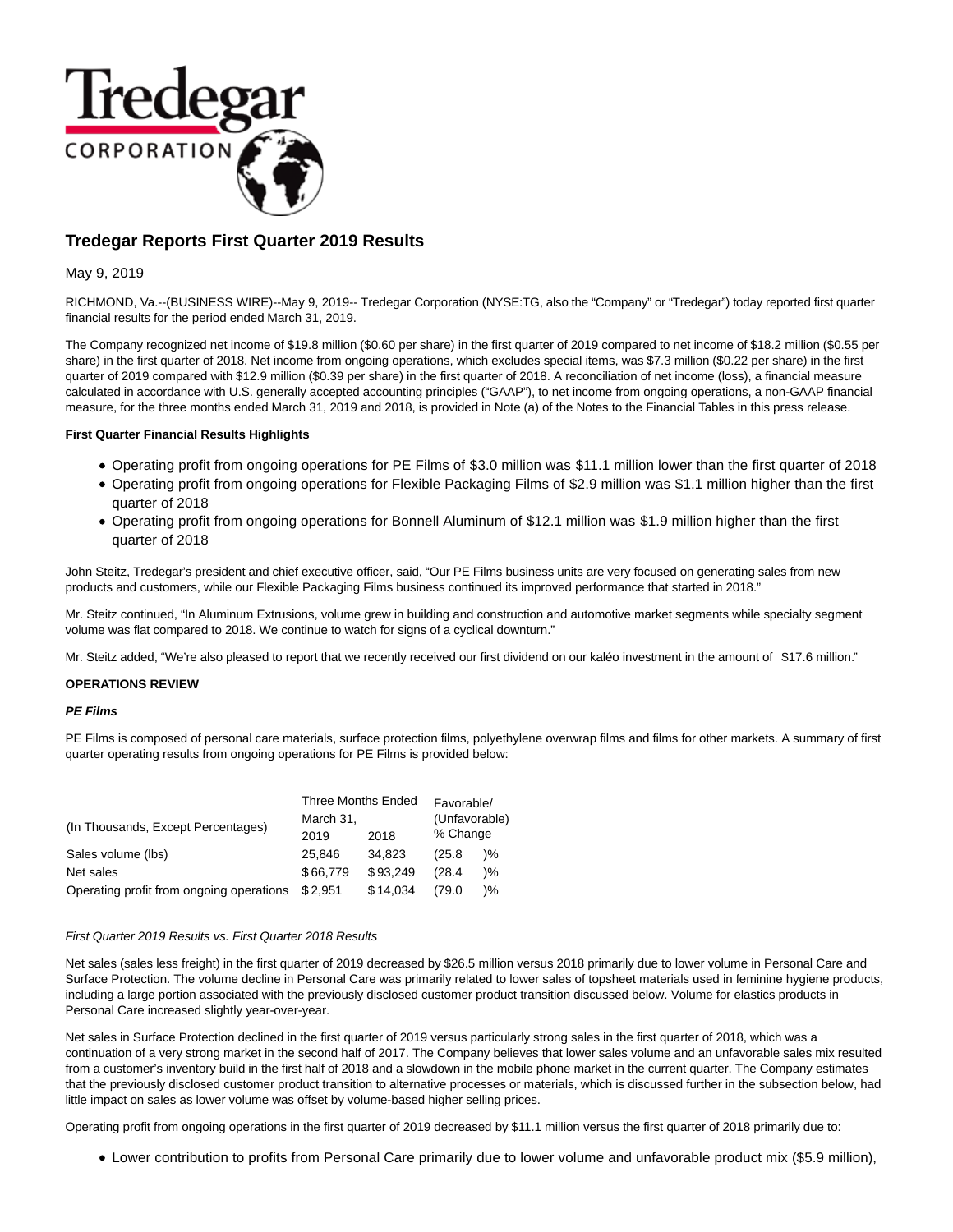unfavorable pricing (\$0.9 million) and unfavorable production cost variances (\$1.4 million), partially offset by the net favorable impact of the timing of resin cost passthroughs (\$2.0 million), lower selling, general and administrative costs (\$1.1 million) and favorable foreign exchange impact (\$0.2 million); and

Lower contribution to profits from Surface Protection, primarily due to lower volume, which was partially offset by volume-based higher selling prices (net unfavorable impact of \$4.5 million), and unfavorable mix (\$1.2 million), higher research and development costs (\$0.3 million) and obsolete inventory expense (\$0.2 million).

In June 2018, the Company announced plans to close its facility in Shanghai, China, which primarily produced topsheet films used as components for personal care products. Production ceased at this plant during the fourth quarter of 2018. Net annual cash savings from consolidating operations is projected at \$1.7 million, with realized cost savings in the first quarter of 2019 of \$0.4 million (reflected in the analysis above). Additional information on costs associated with exit and disposal activities (currently estimated at \$5.0 million) and other details are available in Note (b) in the Notes to the Financial Tables in this press release and in the Company's Quarterly Report on Form 10-Q for the quarterly period ended March 31, 2019 ("Form 10-Q").

#### Customer Product Transitions in Personal Care and Surface Protection

During October 2018, the Personal Care component of PE Films completed negotiations with its customer regarding a previously disclosed significant product transition. The total annual sales that will be adversely impacted by this product transition is approximately \$70 million. During 2019, the Company expects sales for the product of \$30 to \$35 million with the potential for no sales thereafter. Any actions that the Company takes to reduce fixed costs to partially mitigate the decline in variable contribution that will accompany the decline in sales will depend on the level of success that Personal Care has with replacing the lost business with new products and business.

The Personal Care component of PE Films had operating profit from ongoing operations plus depreciation and amortization of \$0.8 million in the first quarter of 2019 versus \$3.1 million in the fourth quarter of 2018. As a result of the decline in sales from the significant product transition discussed above, the Company expects operating profit from ongoing operations plus depreciation and amortization for this component of approximately negative \$0.5 million during the first half of 2019. Personal Care projects its operating profit from ongoing operations plus depreciation and amortization to be positive in the second half of 2019 assuming productivity improvement and sales growth targets are achieved.

The Surface Protection component of PE Films supports manufacturers of optical and other specialty substrates used in flat panel display products. These films are primarily used by customers to protect components of displays in the manufacturing and transportation process and then discarded.

The Company previously reported the risk that a portion of its film products used in surface protection applications could be made obsolete by possible future customer product transitions to less costly alternative processes or materials. These transitions principally relate to one customer. The Company previously believed the transitions could possibly be fully implemented by the fourth quarter of 2019; however, the transitions by the customer continue to encounter delays. If fully implemented, the Company estimates that the annualized adverse impact on future operating profit from this customer shift would be approximately \$11 million. To offset the potential adverse impact, the Company is aggressively pursuing and making progress on new surface protection products, applications, markets and customers.

#### Capital Expenditures, Depreciation & Amortization

Capital expenditures in PE Films were \$6.7 million in the first three months of 2019 compared to \$1.9 million in the first three months of 2018. The Company's latest estimate for 2019 includes projected capital expenditures of \$33 million including: \$12 million of a total \$25 million needed to complete the North American capacity expansion for elastics products in Personal Care (\$5 million spent in the first quarter of 2019); \$4 million for a new scale-up line in Surface Protection to improve development and speed to market for new products; \$5 million for other development projects; and \$10 million for capital expenditures required to support continuity of current operations.

Depreciation expense was \$3.6 million in the first three months of 2019 and \$3.8 million in the first three months of 2018. Depreciation expense is projected to be \$15 million in 2019.

#### **Flexible Packaging Films**

Flexible Packaging Films, which is also referred to as Terphane, produces polyester-based films for use in packaging applications that have specialized properties, such as heat resistance, strength, barrier protection and the ability to accept high-quality print graphics. A summary of first quarter operating results from ongoing operations for Flexible Packaging Films is provided below:

|                                                 | Three Months Ended |          | Favorable/<br>(Unfavorable) |   |
|-------------------------------------------------|--------------------|----------|-----------------------------|---|
| (In Thousands, Except Percentages)              | March 31,          |          |                             |   |
|                                                 | 2019               | 2018     | % Change                    |   |
| Sales volume (lbs)                              | 25.462             | 23.318   | 9.2                         | % |
| Net sales                                       | \$33.619           | \$28.437 | 18.2                        | % |
| Operating profit (loss) from ongoing operations | \$2,859            | \$1.715  | 66.7                        | % |

#### First Quarter 2019 Results vs. First Quarter 2018 Results

Net sales increased in the first quarter of 2019 compared with the first quarter of 2018 due to higher shipments resulting from improved demand and increased selling prices associated with the pass-through of higher resin costs. The higher sales volume was associated with increased production capacity for Terphane's Brazilian operations resulting from the re-start of a previously idled production line in June 2018.

Terphane's operating profit from ongoing operations in the first quarter of 2019 increased by \$1.1 million versus the first quarter of 2018 primarily due to: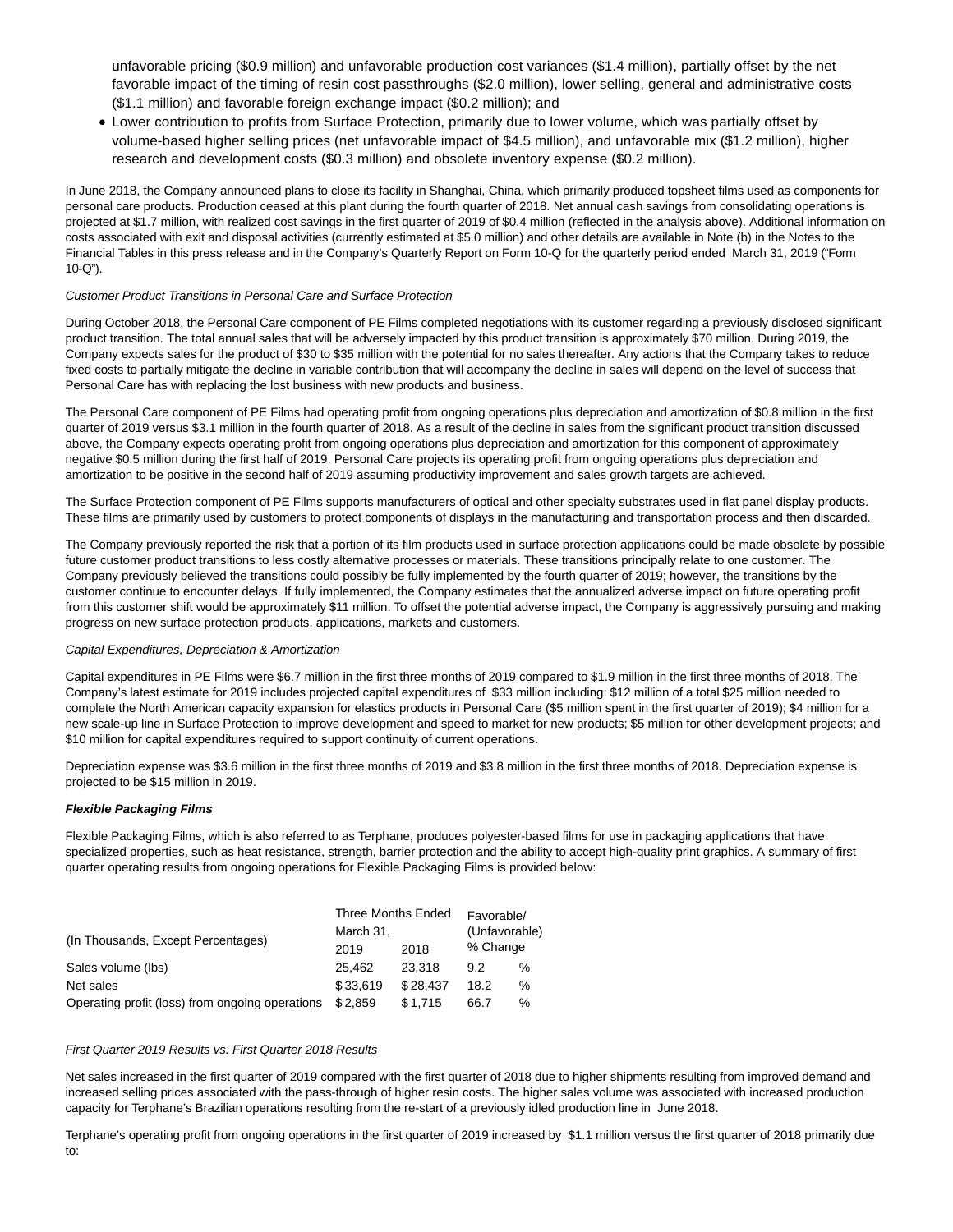- The benefit from higher volume (\$1.6 million) was fully offset by higher production, operating and selling, general and administrative costs;
- Favorable foreign currency translation of Real-denominated operating costs (\$1.1 million), which was offset by a \$0.1 million loss on foreign currency forward contracts that partially hedged Real-denominated operating costs; and
- Benefit from net foreign currency transaction gain of \$0.1 million (minimal gains in 2019 versus losses of \$0.1 million in 2018).

Terphane's quarterly financial results have been volatile, and the Company expects continued uncertainty and volatility until industry capacity utilization and the competitive dynamics in Latin America improve.

#### Capital Expenditures, Depreciation & Amortization

Capital expenditures in Terphane were \$1.7 million in the first three months of 2019 compared to \$0.6 million in the first three months of 2018. Capital expenditures are projected to be \$12 million in 2019, including \$7 million for new capacity for value-added products and productivity projects and \$5 million for capital expenditures required to support continuity of current operations. Depreciation expense was \$0.2 million in the first three months of 2019 and \$0.3 million in the first three months of 2018. Depreciation expense is projected to be \$1.0 million in 2019. Amortization expense was \$0.1 million in the first three months of 2019 and \$0.1 million in the first three months of 2018, and is projected to be \$0.5 million in 2019.

#### **Aluminum Extrusions**

Aluminum Extrusions, which includes Bonnell Aluminum and its operating divisions, AACOA and Futura, produces high-quality, soft-alloy and mediumstrength aluminum extrusions primarily for the following markets: building and construction, automotive, and specialty, which consists of consumer durables, machinery and equipment, electrical and distribution end-use products.

A summary of first quarter results from ongoing operations for Aluminum Extrusions is provided below:

|                                          | <b>Three Months Ended</b> |           | Favorable/<br>(Unfavorable)<br>% Change |      |
|------------------------------------------|---------------------------|-----------|-----------------------------------------|------|
| (In Thousands, Except Percentages)       | March 31,                 |           |                                         |      |
|                                          | 2019                      | 2018      |                                         |      |
| Sales volume (lbs)                       | 53.616                    | 51.503    | 4.1                                     | %    |
| Net sales                                | \$139.047                 | \$128.235 | 8.4                                     | $\%$ |
| Operating profit from ongoing operations | \$12,085                  | \$10,199  | 18.5                                    | %    |

#### First Quarter 2019 Results vs. First Quarter 2018 Results

Net sales in the first quarter of 2019 increased versus 2018 primarily due to higher sales volume and an increase in average selling prices to cover higher operating costs, partially offset by the pass-through of lower metal costs.

Sales volume in the first quarter of 2019 increased by 4.1% versus 2018 mainly due to higher volume in building & construction and automotive markets.

Operating profit from ongoing operations in the first quarter of 2019 increased by \$1.9 million in comparison to the first quarter of 2018, due to the following:

- Higher sales volume and pricing partially offset by higher freight and die costs (\$8.5 million net impact); and
- Higher expenses for labor primarily related to headcount for manufacturing operations associated with anticipated demand (\$3.8 million), higher supplies and maintenance costs (\$2.2 million) and higher selling, general and administrative expenses (\$0.6 million).

The operating profit at the facility in Niles, Michigan was approximately \$1 million below expectations and continues to suffer from inefficiencies.

#### Capital Expenditures, Depreciation & Amortization

Capital expenditures in Bonnell Aluminum were \$4.4 million in the first three months of 2019, compared to \$2.5 million in the first three months of 2018. Capital expenditures are projected to be \$18 million in 2019, including approximately \$8 million for infrastructure upgrades at the Carthage, Tennessee facility and other productivity improvements, and approximately \$10 million required to support continuity of current operations. Depreciation expense was \$3.3 million in the first three months of 2019 compared to \$3.3 million in the first three months of 2018, and is projected to be \$13 million in 2019. Amortization expense was \$0.8 million in the first three months of 2019 and \$0.9 million in the first three months of 2018, and is projected to be \$3 million in 2019.

#### **Corporate Expenses, Interest, Taxes & Other**

Pension expense was \$2.4 million in the first three months of 2019, versus \$2.6 million in the first three months of 2018. The impact on earnings from pension expense is reflected in "Corporate expenses, net" in the Net Sales and Operating Profit by Segment table. Pension expense is projected to be \$9.7 million in 2019. Corporate expenses, net, increased in the first three months of 2019 versus 2018 primarily due to higher stock-based employee benefit costs, consulting fees related to new lease accounting and software implementation and identification and remediation of previously disclosed material weaknesses in the Company's internal control over financial reporting.

Interest expense was \$1.2 million in the first three months of 2019 in comparison to \$1.6 million in the first three months of 2018, primarily due to lower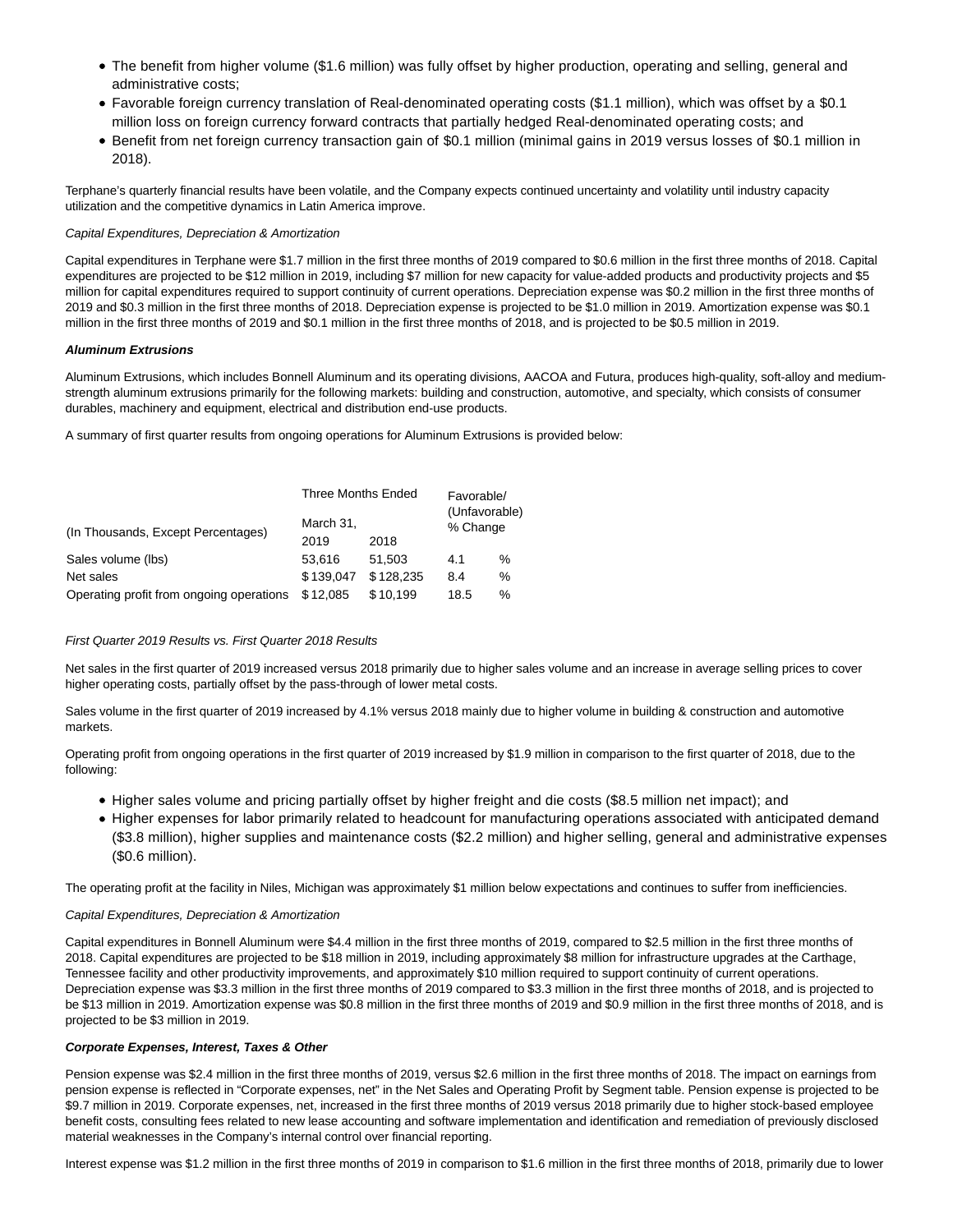average debt levels.

The effective tax rate used to compute income tax expense from continuing operations was 16.9% in the first three months of 2019, compared to 22.5% in the first three months of 2018. The effective tax rate from ongoing operations comparable to the earnings reconciliation table provided in Note (a) of the Notes to Financial Tables in this press release was 19.8% for the first three months of 2019 versus 22.1% in 2018 (see also Note (e) of the Notes to Financial Tables). An explanation of differences between the effective tax rate for income from continuing operations and the U.S. federal statutory rate for 2019 and 2018 will be provided in the Form 10-Q.

Tredegar's approximately 20% ownership in kaleo, Inc. ("kaléo"), which is accounted for under the fair value method, was estimated at a value of \$101.7 million at March 31, 2019, versus \$84.6 million at December 31, 2018. The fair value estimate at March 31, 2019 includes a receivable of \$17.6 million for a cash dividend declared by kaléo on March 29, 2019 and paid on April 30, 2019. This is the first dividend that the Company has received on its investment in kaléo. Future dividends are subject to the discretion of kaléo's board of directors. The changes in the estimated fair value of the Company's investment in kaléo, which are included in net income (loss) under GAAP, have consistently been excluded from net income from ongoing operations as shown in the reconciliation table in Note (a) of the Notes to the Financial Tables in this press release. Kaléo's stock is not publicly traded. The ultimate value of Tredegar's ownership interest in kaléo could be materially different from the \$101.7 million estimated fair value reflected in the Company's financial statements at March 31, 2019.

# **CAPITAL STRUCTURE**

Total debt was \$110.0 million at March 31, 2019, compared to \$101.5 million at December 31, 2018. Net debt (debt in excess of cash and cash equivalents) was \$73.7 million at March 31, 2019, compared to \$67.1 million at December 31, 2018. Net debt is a financial measure that is not calculated or presented in accordance with GAAP. See Note (d) of the Notes to the Financial Tables in this press release for a reconciliation of this non-GAAP financial measure to the most directly comparable GAAP financial measure.

#### **FORWARD-LOOKING AND CAUTIONARY STATEMENTS**

Some of the information contained in this press release may constitute "forward-looking statements" within the meaning of the "safe harbor" provisions of the Private Securities Litigation Reform Act of 1995. When we use the words "believe," "estimate," "anticipate," "expect," "project," "plan," "likely," "may" and similar expressions, we do so to identify forward-looking statements. Such statements are based on our then current expectations and are subject to a number of risks and uncertainties that could cause actual results to differ materially from those addressed in the forward-looking statements. It is possible that our actual results and financial condition may differ, possibly materially, from the anticipated results and financial condition indicated in or implied by these forward-looking statements. Accordingly, you should not place undue reliance on these forward-looking statements. Factors that could cause actual results to differ from expectations include, without limitation, the following:

- loss or gain of sales to significant customers on which our business is highly dependent;
- inability to achieve sales to new customers to replace lost business;
- ability to develop, efficiently manufacture and deliver new products at competitive prices;
- failure of our customers to achieve success or maintain market share;
- failure to protect our intellectual property rights;
- risks of doing business in countries outside the U.S. that affect our substantial international operations;
- political, economic, and regulatory factors concerning our products;
- uncertain economic conditions in countries in which we do business;
- competition from other manufacturers, including manufacturers in lower-cost countries and manufacturers benefiting from government subsidies;
- impact of fluctuations in foreign exchange rates;
- a change in the amount of our underfunded defined benefit (pension) plan liability;
- an increase in the operating costs incurred by our operating companies, including, for example, the cost of raw materials and energy;
- inability to successfully identify, complete or integrate strategic acquisitions; failure to realize the expected benefits of such acquisitions and assumption of unanticipated risks in such acquisitions;
- disruption to our manufacturing facilities;
- an information technology system failure or breach;
- volatility and uncertainty of the valuation of our investment in kaléo;
- the impact of the imposition of tariffs and sanctions on imported aluminum ingot used in our aluminum extrusions;
- the impact of new tariffs or duties imposed as a result of rising trade tensions between the U.S. and other countries;
- failure to establish and maintain effective internal control over financial reporting;
- the termination of anti-dumping duties on products imported to Brazil that compete with products produced by Flexible Packaging;

and the other factors discussed in the reports Tredegar files with or furnishes to the Securities and Exchange Commission (the "SEC") from time to time, including the risks and important factors set forth in additional detail in Part I, Item 1A of Tredegar's Annual Report on Form 10-K for the year ended December 31, 2018. Readers are urged to review and consider carefully the disclosures Tredegar makes in its filings with the SEC.

Tredegar does not undertake, and expressly disclaims any duty, to update any forward-looking statement made in this press release to reflect any change in management's expectations or any change in conditions, assumptions or circumstances on which such statements are based, except as required by applicable law.

To the extent that the financial information portion of this press release contains non-GAAP financial measures, it also presents both the most directly comparable financial measures calculated and presented in accordance with GAAP and a quantitative reconciliation of the difference between any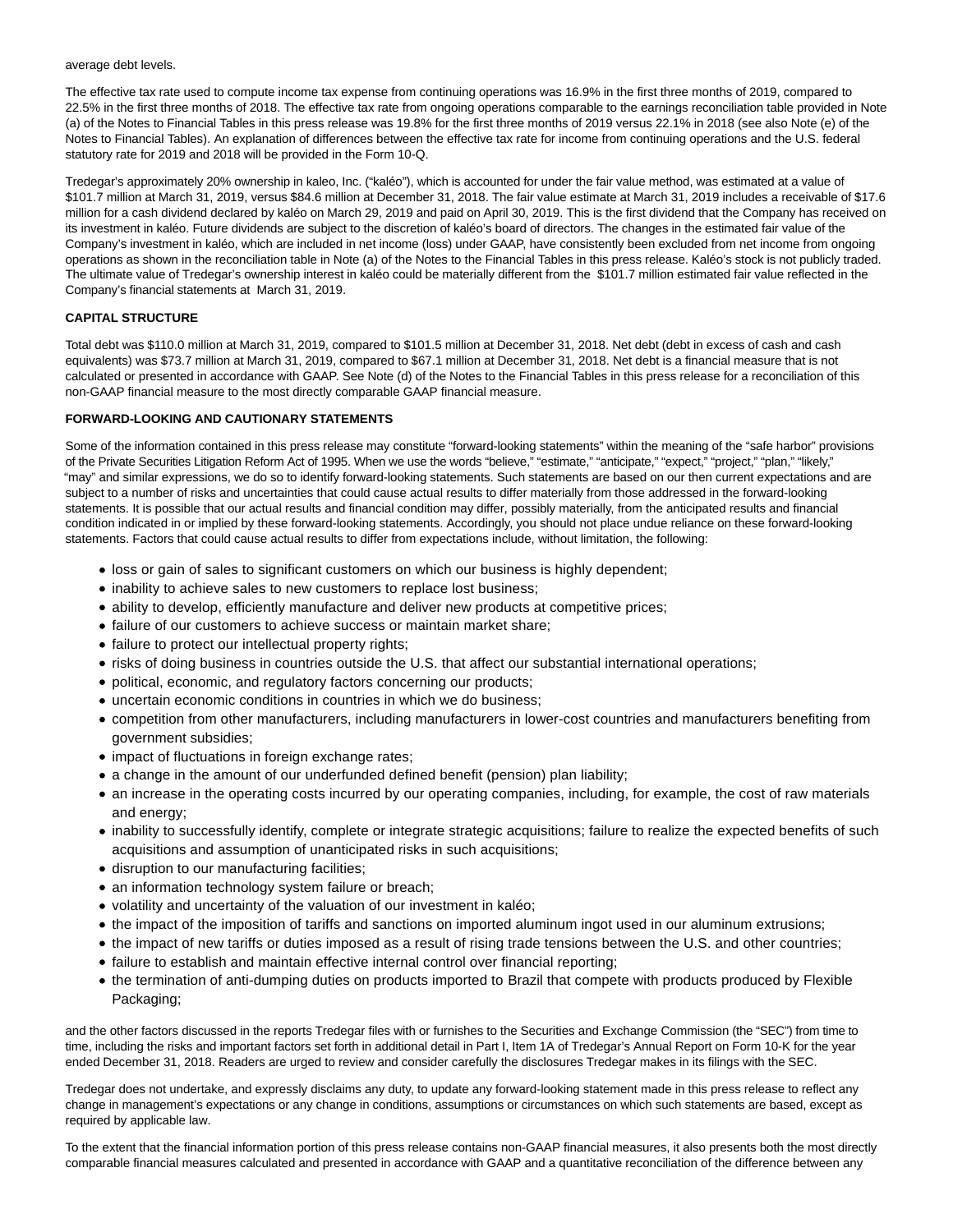such non-GAAP measures and such comparable GAAP financial measures. Reconciliations of non-GAAP financial measures are provided in the Notes to the Financial Tables included with this press release and can also be found within "Presentations" in the "Investors" section of our website, [www.tredegar.com.](https://cts.businesswire.com/ct/CT?id=smartlink&url=http%3A%2F%2Fwww.tredegar.com&esheet=51981675&newsitemid=20190509005858&lan=en-US&anchor=www.tredegar.com&index=1&md5=8f6a15cb7f65a71c405f3a662e504119)

Tredegar uses its website as a channel of distribution of material company information. Financial information and other material information regarding Tredegar is posted on and assembled in the "Investors" section of its website.

Tredegar Corporation is a manufacturer of plastic films and aluminum extrusions. A global company headquartered in Richmond, Virginia, Tredegar had 2018 sales of \$1.1 billion. With approximately 3,200 employees, the company operates manufacturing facilities in North America, South America, Europe, and Asia.

Three Months Ended

#### **Tredegar Corporation**

# **Condensed Consolidated Statements of Income (In Thousands, Except Per-Share Data) (Unaudited)**

|                                                                                                  | i ilice ivioriti is Eriucu |           |
|--------------------------------------------------------------------------------------------------|----------------------------|-----------|
|                                                                                                  | March 31,                  |           |
|                                                                                                  | 2019                       | 2018      |
| Sales                                                                                            | \$248,466                  | \$258,711 |
| Other income (expense), net (b)(c)                                                               | 17,110                     | 8,233     |
|                                                                                                  | 265,576                    | 266,944   |
| Cost of goods sold (b)                                                                           | 200,653                    | 203,189   |
| Freight                                                                                          | 9,021                      | 8,790     |
| Selling, R&D and general expenses (b)                                                            | 26,497                     | 26,140    |
| Amortization of intangibles                                                                      | 891                        | 1,029     |
| Pension and postretirement benefits                                                              | 2,415                      | 2,578     |
| Interest expense                                                                                 | 1,232                      | 1,644     |
| Asset impairments and costs associated with exit and disposal activities, net of adjustments (b) | 1,056                      | 123       |
|                                                                                                  | 241,765                    | 243,493   |
| Income before income taxes                                                                       | 23.811                     | 23,451    |
| Income tax expense                                                                               | 4.026                      | 5,287     |
| Net income                                                                                       | \$19,785                   | \$18,164  |
| Earnings per share:                                                                              |                            |           |
| Basic                                                                                            | \$0.60                     | \$0.55    |
| <b>Diluted</b>                                                                                   | \$0.60                     | \$0.55    |
| Shares used to compute earnings per share:                                                       |                            |           |
| Basic                                                                                            | 33,123                     | 32,982    |
| <b>Diluted</b>                                                                                   | 33,127                     | 32,988    |
|                                                                                                  |                            |           |

**Tredegar Corporation**

# **Net Sales and Operating Profit by Segment (In Thousands)**

**(Unaudited)**

|                                                                   | <b>Three Months Ended</b> |           |
|-------------------------------------------------------------------|---------------------------|-----------|
|                                                                   | March 31.                 |           |
|                                                                   | 2019                      | 2018      |
| <b>Net Sales</b>                                                  |                           |           |
| <b>PE Films</b>                                                   | \$66,779                  | \$93,249  |
| <b>Flexible Packaging Films</b>                                   | 33.619                    | 28,437    |
| Aluminum Extrusions                                               | 139,047                   | 128,235   |
| Total net sales                                                   | 239,445                   | 249,921   |
| Add back freight                                                  | 9.021                     | 8.790     |
| Sales as shown in the Condensed Consolidated Statements of Income | \$248.466                 | \$258,711 |
| <b>Operating Profit (Loss)</b>                                    |                           |           |
| PE Films:                                                         |                           |           |
| Ongoing operations                                                | \$2.951                   | \$14,034  |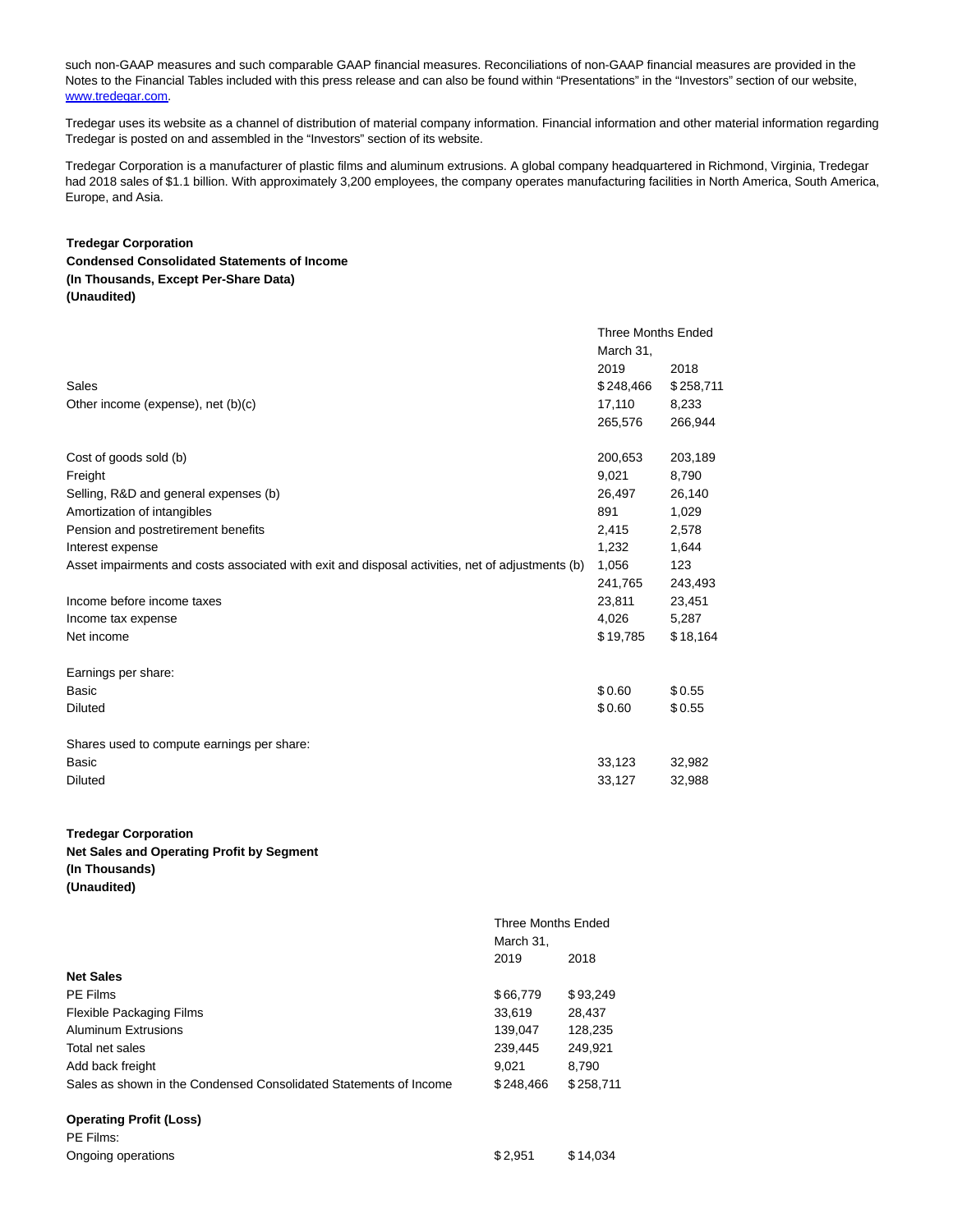| Plant shutdowns, asset impairments, restructurings and other (b)             | (1,378   | (1,052   |  |
|------------------------------------------------------------------------------|----------|----------|--|
| Flexible Packaging Films:                                                    |          |          |  |
| Ongoing operations                                                           | 2,859    | 1,715    |  |
| Plant shutdowns, asset impairments, restructurings and other (b)             |          |          |  |
| Aluminum Extrusions:                                                         |          |          |  |
| Ongoing operations                                                           | 12,085   | 10,199   |  |
| Plant shutdowns, asset impairments, restructurings and other (b)             | (40      | (53)     |  |
| Total                                                                        | 16,477   | 24,843   |  |
| Interest income                                                              | 59       | 56       |  |
| Interest expense                                                             | 1,232    | 1,644    |  |
| Gain (loss) on investment in kaléo accounted for under fair value method (c) | 17,082   | 8,200    |  |
| Stock option-based compensation costs                                        | 415      | 86       |  |
| Corporate expenses, net (b)                                                  | 8,160    | 7,918    |  |
| Income before income taxes                                                   | 23,811   | 23,451   |  |
| Income tax expense                                                           | 4,026    | 5,287    |  |
| Net income                                                                   | \$19,785 | \$18,164 |  |

# **Tredegar Corporation**

**Condensed Consolidated Balance Sheets (In Thousands) (Unaudited)**

|                                                           |           | March 31, 2019 December 31, 2018 |
|-----------------------------------------------------------|-----------|----------------------------------|
| <b>Assets</b>                                             |           |                                  |
| Cash & cash equivalents                                   | \$36,302  | \$34,397                         |
| Accounts & other receivables, net                         | 122,947   | 124,727                          |
| Dividend receivable from investment in kaléo              | 17,582    |                                  |
| Income taxes recoverable                                  | 5,098     | 6,783                            |
| Inventories                                               | 100,394   | 93,810                           |
| Prepaid expenses & other                                  | 8,493     | 9,564                            |
| <b>Total current assets</b>                               | 290,816   | 269,281                          |
| Property, plant & equipment, net                          | 232,341   | 228,369                          |
| Right-of-use leased assets                                | 19,999    |                                  |
| Investment in kaléo (cost basis of \$7,500)               | 84,100    | 84,600                           |
| Identifiable intangible assets, net                       | 35,396    | 36,295                           |
| Goodwill                                                  | 81,404    | 81,404                           |
| Deferred income taxes                                     | 1,404     | 3,412                            |
| Other assets                                              | 3,917     | 4,012                            |
| <b>Total assets</b>                                       | \$749,377 | \$707,373                        |
| <b>Liabilities and Shareholders' Equity</b>               |           |                                  |
| Accounts payable                                          | \$111,202 | \$112,758                        |
| Accrued expenses                                          | 40,857    | 42,495                           |
| Lease liability, short-term                               | 2,526     |                                  |
| <b>Total current liabilities</b>                          | 154,585   | 155,253                          |
| Lease liability, long-term                                | 19,073    |                                  |
| Long-term debt                                            | 110,000   | 101,500                          |
| Pension and other postretirement benefit obligations, net | 86,145    | 88,124                           |
| Deferred income taxes                                     | 1,092     |                                  |
| Other noncurrent liabilities                              | 5,861     | 7,639                            |
| Shareholders' equity                                      | 372,621   | 354,857                          |
| Total liabilities and shareholders' equity                | \$749,377 | \$707,373                        |

**Tredegar Corporation Condensed Consolidated Statements of Cash Flows (In Thousands) (Unaudited)**

> Three Months Ended March 31, 2019 2018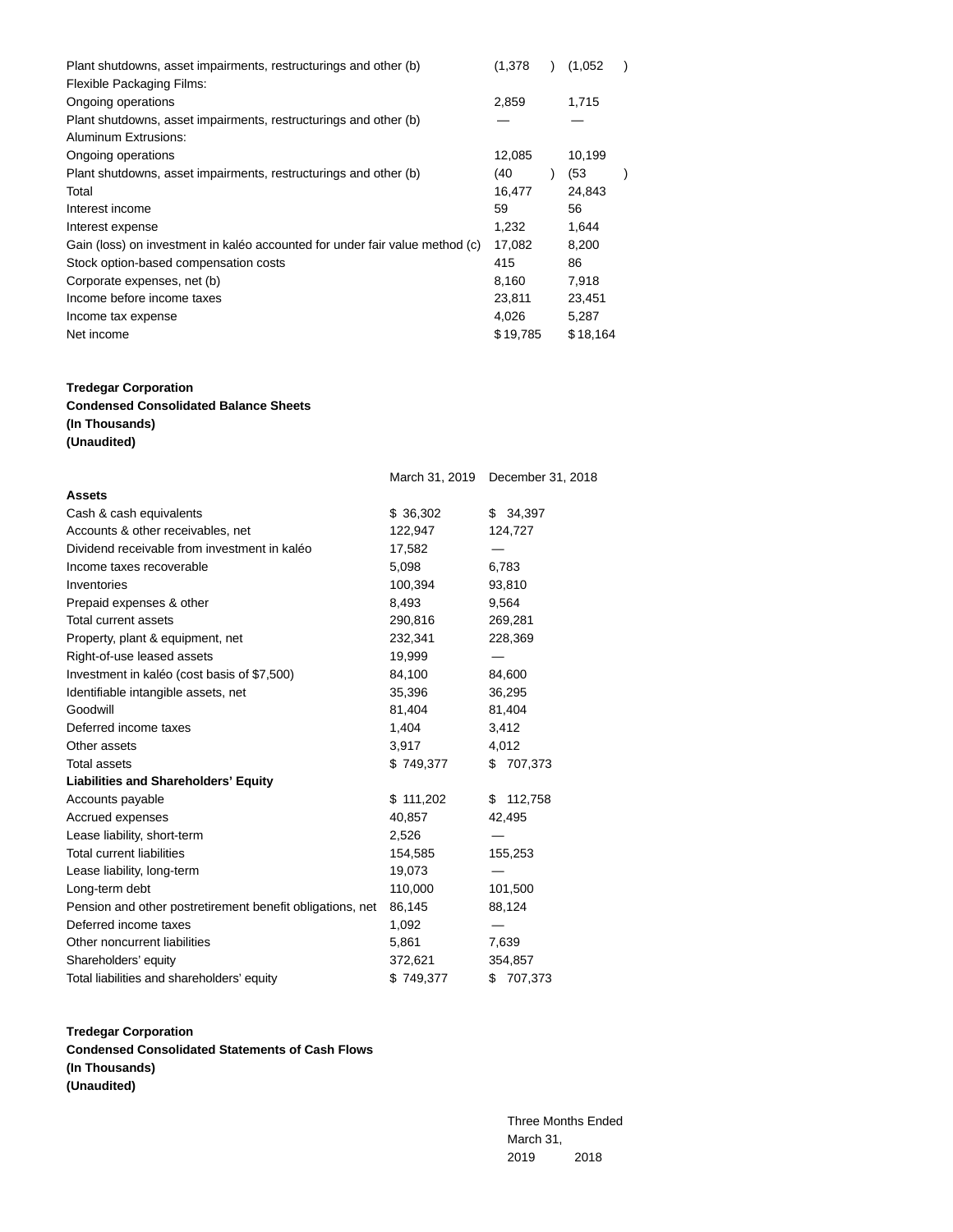| Cash flows from operating activities:                                               |                          |                          |
|-------------------------------------------------------------------------------------|--------------------------|--------------------------|
| Net income                                                                          | \$19,785                 | \$18,164                 |
| Adjustments for noncash items:                                                      |                          |                          |
| Depreciation                                                                        | 7,168                    | 7,490                    |
| Amortization of intangibles                                                         | 891                      | 1,029                    |
| Amortization of right-of-use lease asset                                            | 632                      | —                        |
| Deferred income taxes                                                               | 2,410                    | 4,834                    |
| Accrued pension income and post-retirement benefits                                 | 2,415                    | 2,578                    |
| (Gain)/loss on investment accounted for under the fair value method                 | (17,082)                 | (8, 200)<br>$\lambda$    |
| (Gain)/loss on asset impairments and divestitures                                   | 421                      |                          |
| Net (gain)/loss on sale of assets                                                   | (385)<br>$\lambda$       |                          |
| Changes in assets and liabilities, net of effects of acquisitions and divestitures: |                          |                          |
| Accounts and other receivables                                                      | 1,595                    | (14, 412)                |
| Inventories                                                                         | (6,794)<br>$\lambda$     | 1,846                    |
| Income taxes recoverable/payable                                                    | 1,664                    | 6,344                    |
| Prepaid expenses and other                                                          | 1,078                    | 748                      |
| Accounts payable and accrued expenses                                               | (2,033)<br>$\lambda$     | (4,785)<br>$\lambda$     |
| Lease liability                                                                     | (640)                    |                          |
| Pension and postretirement benefit plan contributions                               | (1,724)<br>$\lambda$     | (1, 187)<br>$\lambda$    |
| Other, net                                                                          | 1,727                    | 560                      |
| Net cash provided by operating activities                                           | 11,128                   | 15,009                   |
| Cash flows from investing activities:                                               |                          |                          |
| Capital expenditures                                                                | (12, 879)                | (5,062)<br>$\rightarrow$ |
| Return of escrowed funds relating to acquisition earn-out                           |                          | 4,250                    |
| Proceeds from the sale of assets and other                                          | 22                       |                          |
| Net cash used in investing activities                                               | (12, 857)                | (812)<br>$\lambda$       |
| Cash flows from financing activities:                                               |                          |                          |
| <b>Borrowings</b>                                                                   | 23,750                   | 24,000                   |
| Debt principal payments                                                             | (15,250)                 | (35,000)                 |
| Dividends paid                                                                      | (3.652)<br>$\rightarrow$ | (3,643)                  |
| Proceeds from exercise of stock options and other                                   | (815)<br>$\lambda$       | (247)                    |
| Net cash provided by (used in) financing activities                                 | 4,033                    | (14,890)                 |
| Effect of exchange rate changes on cash                                             | (399)<br>$\mathcal{L}$   | 337                      |
| Increase (decrease) in cash and cash equivalents                                    | 1,905                    | (356)<br>$\lambda$       |
| Cash and cash equivalents at beginning of period                                    | 34,397                   | 36,491                   |
| Cash and cash equivalents at end of period                                          | \$36,302                 | \$36,135                 |

#### **Notes to the Financial Tables**

#### **(Unaudited)**

Tredegar's presentation of net income and earnings per share from ongoing operations are non-GAAP financial measures that exclude the effects of gains or losses associated with plant shutdowns, asset impairments and restructurings, gains or losses from the sale of assets, goodwill impairment charges and other items (which includes unrealized gains and losses for an investment accounted for under the fair value method), which have been presented separately and removed from net income and diluted earnings per share as reported under GAAP. Net income and

(a) earnings per share from ongoing operations are key financial and analytical measures used by management to gauge the operating performance of Tredegar's ongoing operations. They are not intended to represent the stand-alone results for Tredegar's ongoing operations under GAAP and should not be considered as an alternative to net income or earnings per share from continuing operations as defined by GAAP. They exclude items that management believes do not relate to Tredegar's ongoing operations. A reconciliation to net income from ongoing operations for the three months ended March 31, 2019 and 2018 is shown below:

| (in millions, except per share data)                                             | March 31. | <b>Three Months Ended</b> |
|----------------------------------------------------------------------------------|-----------|---------------------------|
|                                                                                  | 2019      | 2018                      |
| Net income as reported under GAAP                                                | \$19.8    | \$18.2                    |
| After-tax effects of:                                                            |           |                           |
| Losses associated with plant shutdowns, asset impairments and restructurings 0.8 |           | 0.1                       |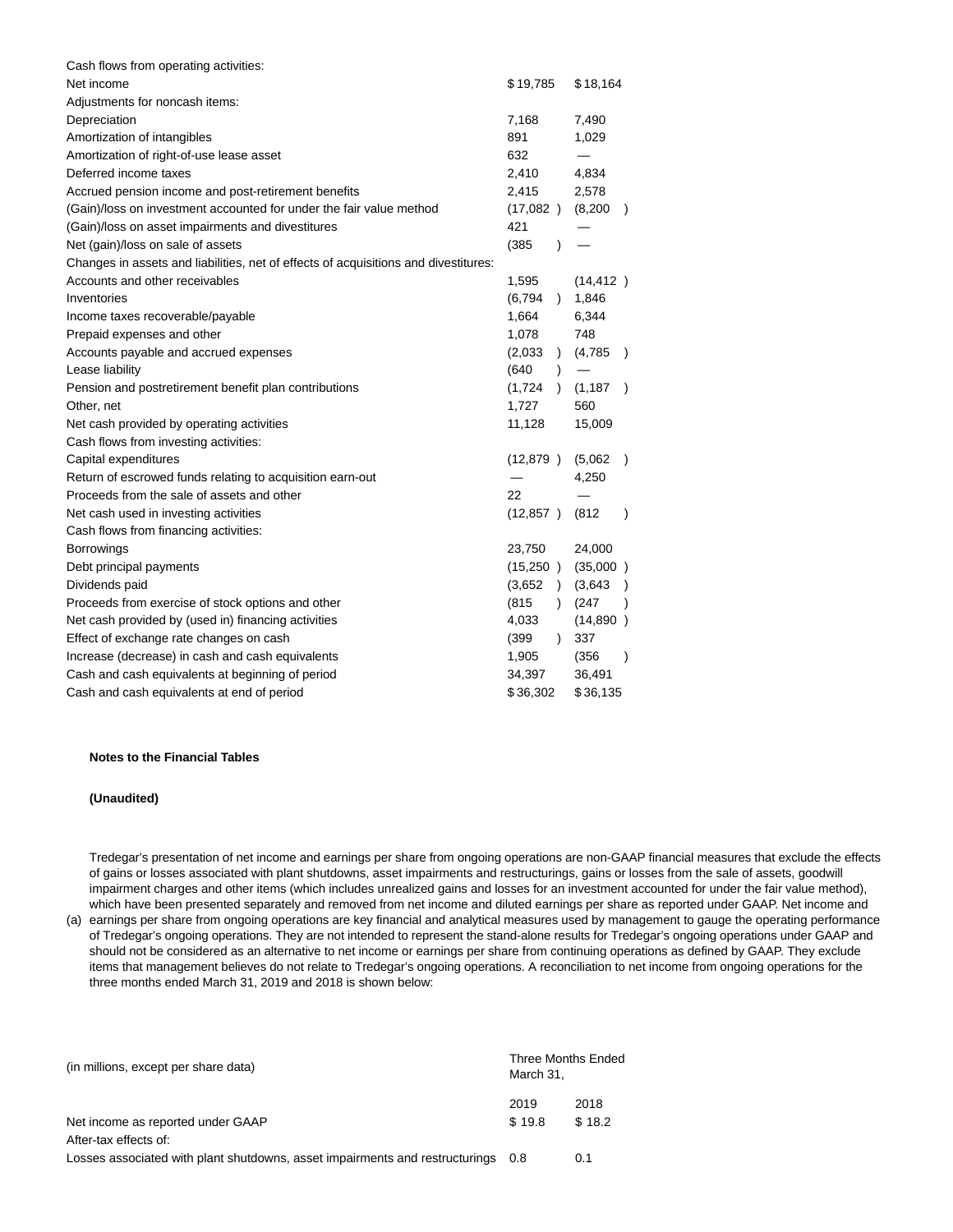| (14.3) | (6.4)   |
|--------|---------|
| 1.0    | 1.1     |
| \$7.3  | \$12.9  |
| \$0.60 | \$ 0.55 |
|        |         |
| 0.02   |         |
|        |         |
| (0.43) | (0.19)  |
| 0.03   | 0.03    |
| \$0.22 | \$0.39  |
|        |         |

Reconciliations of the pre-tax and post-tax balances attributed to net income are shown in Note (e).

(b) Losses associated with plant shutdowns, asset impairments, restructurings and other items for continuing operations in the first three months of 2019 and 2018 detailed below are shown in the statements of net sales and operating profit by segment and are included in "Asset impairments and costs associated with exit and disposal activities, net of adjustments" in the condensed consolidated statements of income, unless otherwise noted.

Plant shutdowns, asset impairments, restructurings and other items in the first quarter of 2019 include:

•

Pretax charges of \$0.9 million for professional fees associated with a new lease accounting and related software implementation and identification and remediation of previously disclosed weaknesses in the Company's internal control over financial reporting (included in "Selling, R&D and general expenses" in the condensed consolidated statements of income and "Corporate expenses, net" in the statements of net sales and operating profit by segment);

• Pretax charges of \$0.4 million for the write-off of a Personal Care production line at PE Films' Guangzhou, China facility;

• Pretax charges of \$0.4 million for severance and other employee-related costs associated with restructurings in PE Films;

• expenses related to strategic capacity expansion projects by PE Films (included in "Cost of goods sold" in the condensed consolidated Pretax charges of \$0.3 million related to estimated excess costs associated with the ramp-up of new product offerings and additional statements of income); and

• Pretax charges of \$0.2 million associated with the shutdown of PE Films' manufacturing facility in Shanghai, China, which consists of other facility-related costs.

Plant shutdowns, asset impairments, restructurings and other items in the first quarter of 2018 include:

• expenses related to strategic capacity expansion projects by PE Films (included in "Cost of goods sold" in the condensed consolidated Pretax charges of \$1.0 million related to estimated excess costs associated with the ramp-up of new product offerings and additional statements of income);

• Pretax charges of \$0.3 million for professional fees associated with the Terphane Limitada worthless stock deduction, the impairment of assets of Flexible Packaging Films and determining the effect of the new U.S. federal income tax law (included in "Selling, R&D and general expenses" in the condensed consolidated statements of income and "Corporate expenses, net" in the statements of net sales and operating profit by segment); and

• Pretax charges of \$0.1 million for severance and other employee-related costs associated with restructurings in PE Films and Aluminum Extrusions.